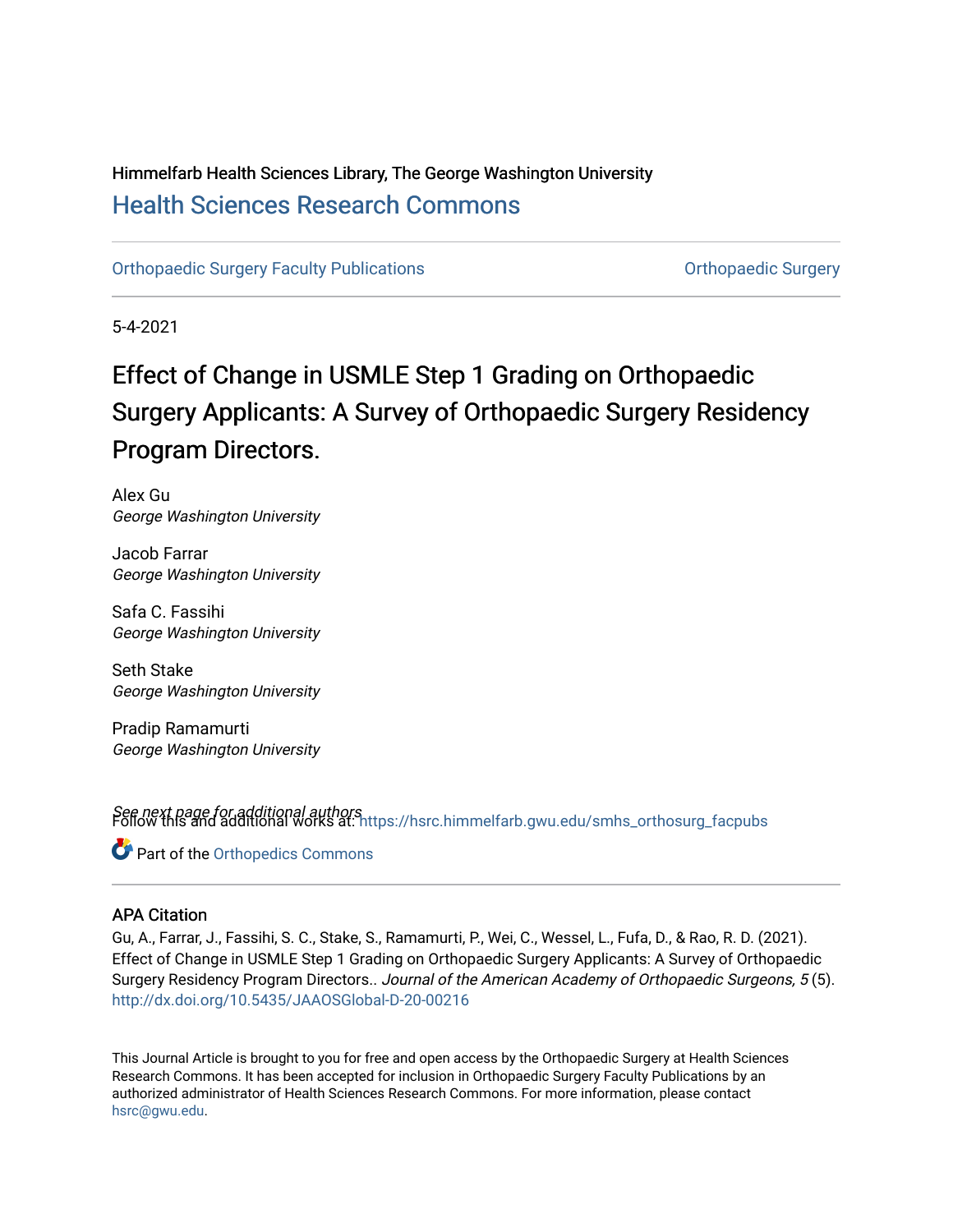#### Authors

Alex Gu, Jacob Farrar, Safa C. Fassihi, Seth Stake, Pradip Ramamurti, Chapman Wei, Lauren E Wessel, Duretti T Fufa, and Raj D. Rao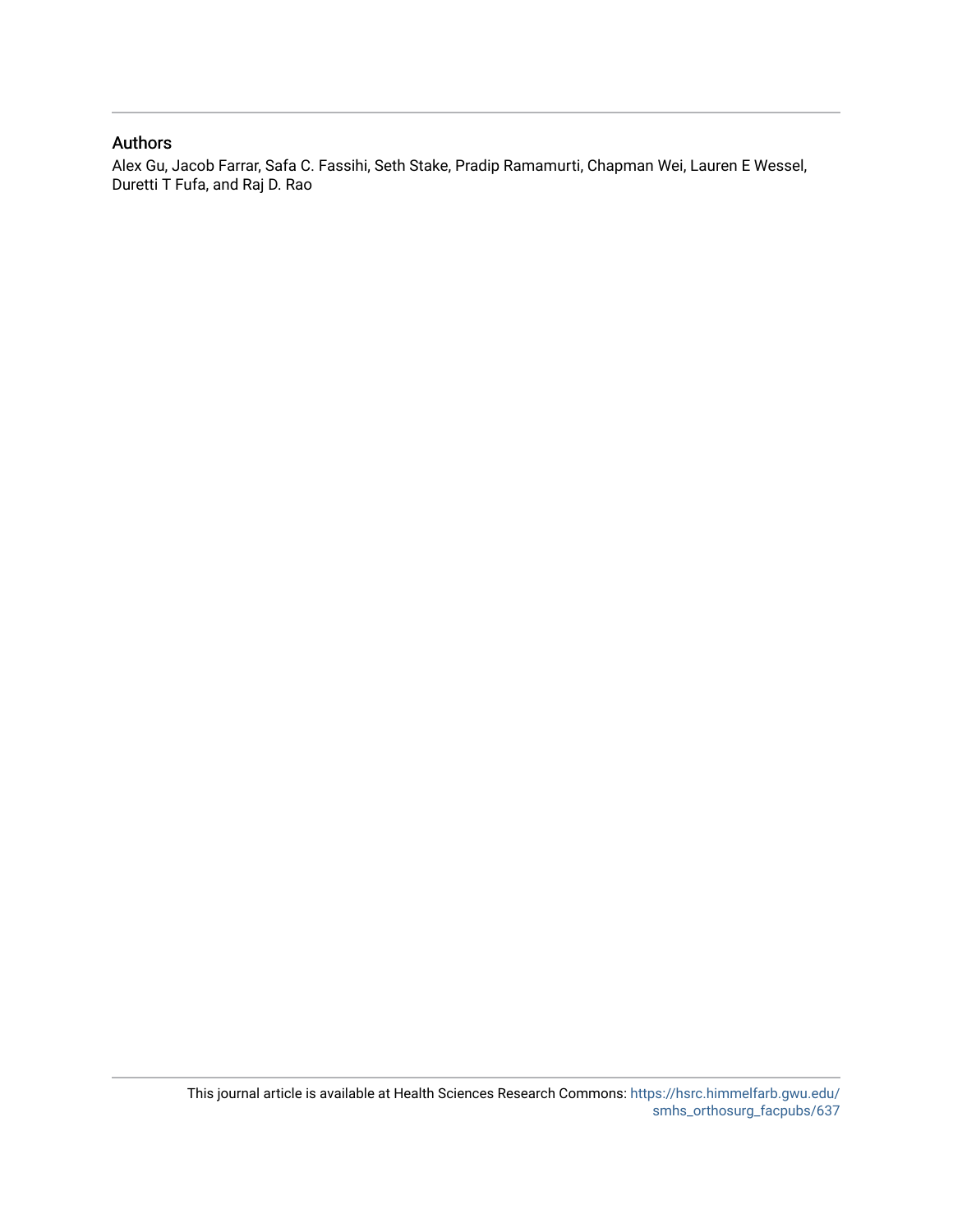# Research Article

## Effect of Change in USMLE Step 1 Grading on Orthopaedic Surgery Applicants: A Survey of Orthopaedic Surgery Residency Program Directors

Alex Gu, MD Jacob Farrar, MD Safa C. Fassihi, MD Seth Stake, MD Pradip Ramamurti, BS Chapman Wei, BS Lauren E. Wessel, MD Duretti T. Fufa, MD Raj D. Rao, MD, MBA

From the Department of Orthopaedic Surgery, George Washington University Hospital, Washington, DC (Dr. Gu, Dr. Farrar, Dr. Fassihi, Dr. Stake, Ramamurti, Wei, and Dr. Rao), and the Department of Hand Surgery, Hospital for Special Surgery, New York, NY (Dr. Wessel and Dr. Fufa).

Correspondence to: Dr. Fassihi: [safafassihi@gwu.edu](mailto:safafassihi@gwu.edu)

Dr. Wessel or an immediate family member has stock or stock options held in Abbott, Amgen Co, Bristol-Myers Squibb, Eli Lilly, Express Scripts, Gilead Sciences, Johnson & Johnson, Merck, and Sanofi-Aventis. Dr. Lilly or an immediate family member has stock or stock options held in Express Scripts, Gilead Sciences, Johnson & Johnson, Merck, and Sanofi-Aventis. Dr. Fufa or an immediate family member serves as a paid consultant to Integra and Medartis; has received research or institutional support from Integra Life Sciences. Dr. Rao or an immediate family member serves as a board member, owner, officer, or committee member of American Orthopaedic Association, Elsevier, Lumbar Spine Research Society, and US Food and Drug Administration. None of the following authors or any immediate family member has received anything of value from or has stock or stock options held in a commercial company or institution related directly or indirectly to the subject of this article: Dr. Gu, Dr. Farrar, Dr. Fassihi, Dr. Stake, Ramamurti, and Wei.

JAAOS Glob Res Rev 2021;5:1-9

DOI: [10.5435/JAAOSGlobal-D-20-00216](http://dx.doi.org/10.5435/JAAOSGlobal-D-20-00216)

Copyright 2021 The Authors. Published by Wolters Kluwer Health, Inc. on behalf of the American Academy of Orthopaedic Surgeons. This is an open access article distributed under

#### ABSTRACT

Introduction: Recently, the Federation of State Medical Boards and the National Board of Medical Examiners, cosponsors of the United States Medical Licensing Examination (USMLE), changed the USMLE Step 1 results from a three-digit score to a pass/fail format. The purpose of this study was to analyze the opinions of program directors (PDs) to predict how the evaluation of orthopaedic surgery residency applicants will change following the change.

Methods: A 17-question online survey was distributed to PDs via email. This survey covered program demographics, questions regarding the relative importance of various factors for selection of interviews, and perceived changes and effect of the scoring change. Responses were aggregated and analyzed.

Results: PDs indicated that the three highest scored factors were (1) failure in prior attempts in USMLE/COMLEX examinations (4.7), (2) audition elective/rotation within your department (4.5), and (3) personal prior knowledge of the applicant (4.1). In addition, 38 PDs (81.1%) anticipate that they will require USMLE Step 2 clinical knowledge scores for interview consideration.

**Conclusion:** Most orthopaedic surgery PDs think that the change in score reporting for the USMLE Step 1 will result in additional requirements and changes in how programs select applicants and do not support the decision.

The residency application has become increasingly challenging to navigate for both applicants and American College of Graduate Medical<br>Education-accredited orthopaedic surgery residency programs. In gate for both applicants and American College of Graduate Medical Education–accredited orthopaedic surgery residency programs. In 2018, 1192 applicants sent an average of 87.9 applications per applicant to American College of Graduate Medical Education–accredited orthopaedic surgery residencies.<sup>1</sup> Approximately 100,000 applications were sent for 727 first-year orthopaedic surgery training positions, $<sup>1</sup>$  and each residency pro-</sup> gram received an average of 623 applications to fill 2 to 14 positions.<sup>1</sup> The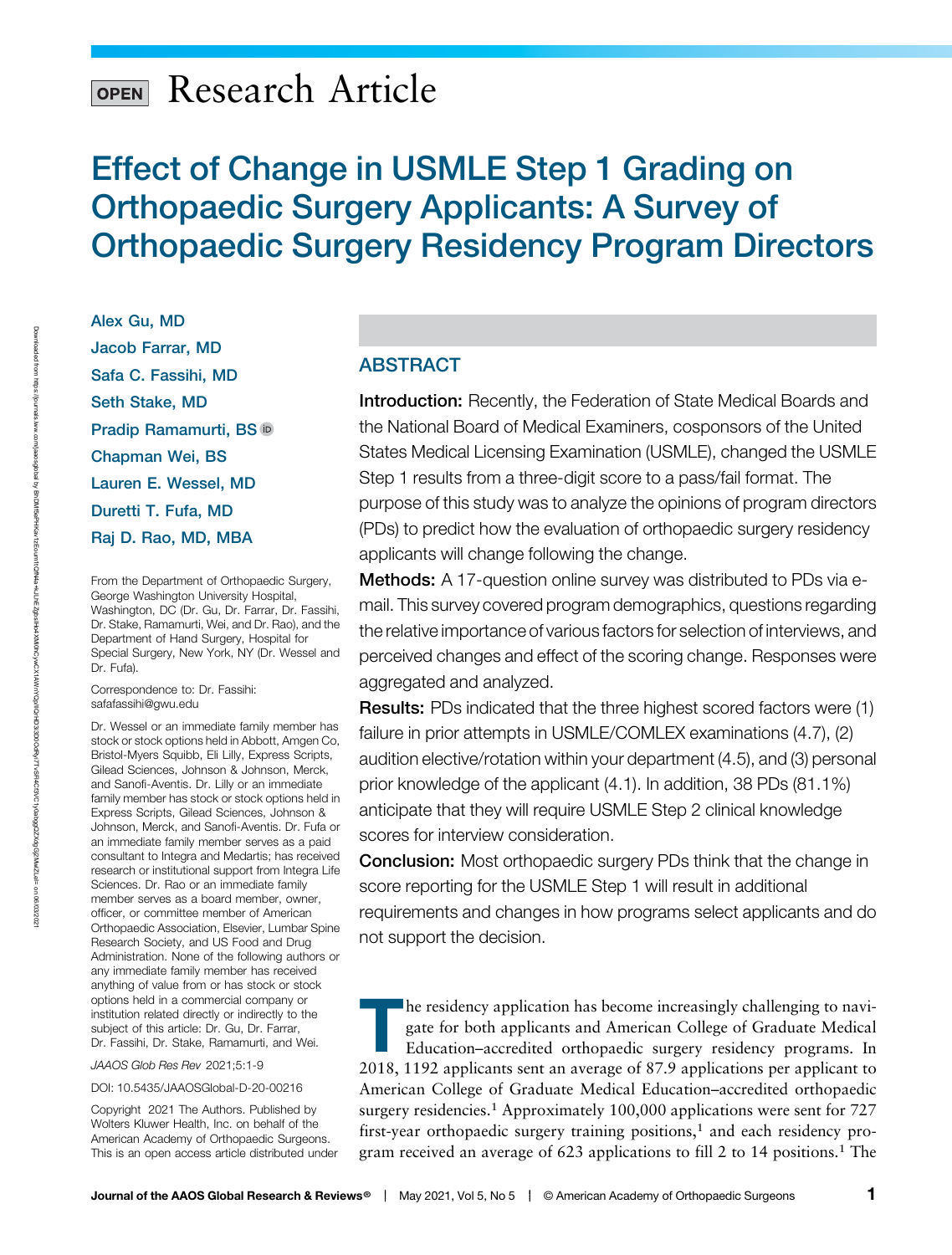ratio of applications to residency positions for orthopaedic surgery is two standard deviations above the mean relative to other specialties, making it among the most competitive specialties.<sup>2</sup>

The increasing number of applications has followed the increasing popularity and competitiveness of the field over time. As with other competitive specialties, between 2006 and 2014, the number of available orthopaedic surgery positions increased at a rate of nine positions per year, whereas the number of applicants increased by 65 per year.<sup>3</sup> The standardized Step 1 scores from the United States Medical Licensing Examination (USMLE) have previously been found to be very important in the selection of residency applicants in competitive specialties such as orthopaedic surgery, dermatology, and urology.<sup>4-8</sup> In fact, a previous study reported that  $83\%$ of program directors (PDs) used minimum USMLE Step 1 scores as a screening tool to decrease the number of applications necessary for review, $4$  and with increasing numbers of applicants, programs have been using progressively higher minimum scores to screen their applicant pools.4-8 By polling United States orthopaedic surgery PDs, Schrock et al.<sup>4</sup> found that 78% of programs required a USMLE Step 1 score of  $\geq$ 210, 75% required a score  $\geq$ 220, 53% required a score  $\geq$ 230, and 21% required a score  $\geq$ 240. Furthermore, the mean USMLE Step 1 score for matched applicants in orthopaedic surgery (248) trailed only plastic surgery (249) and dermatology  $(249)$ .<sup>9</sup> These data confirm the strong role of the numeric USMLE Step 1 scores in the screening and ranking of residency applicants to orthopaedic surgery.

In addition to being a useful tool for programs during the selection process, USMLE Step 1 scores have historically aided medical students in determining their competitiveness as applicants.10,11 Because of the selectivity of orthopaedic surgery, knowledge of how applications are processed is important for applicants to determine not only their competitiveness but also how to best optimize their selected pool of programs to which they intend to apply.

On February 12, 2020, the Federation of State Medical Boards and the National Board of Medical Examiners, cosponsors of the USMLE, announced that the USMLE Step 1 results would be reported as pass/fail rather than as a three-digit score.<sup>12</sup> There have been no published data about how orthopaedic surgery PDs will assess and rank orthopaedic surgery applicants without a numeric USMLE Step 1 score. The purpose of this study was to analyze the opinions of PDs across the country to predict how the screening of applications will change following the change in USMLE Step 1 score format. We hypothesize that there will be a greater

emphasis placed on USMLE Step 2 clinical knowledge (CK) and away rotation performance given the lack of other standardized objective data to compare students across different medical schools.

#### Methods

#### Survey Population

Following institutional review board approval, an online survey (Qualtrics Experience Management) was used to query orthopaedic surgery residency PDs in March and April 2020. A link to the survey was sent to the PDs' e-mail addresses. E-mail addresses were determined using a combination of those available through the American Medical Association Fellowship and Residency Electronic Interactive Database (FRIEDA) database, the American Academy of Orthopaedic Surgeons member database, and institution-specific websites. If an e-mail address could not be identified, the institution's program coordinator was then contacted to acquire the PD's e-mail address. All programs were identified using the latest listing of programs on the Electronic Residency Application Service for the 2019 to 2020 cycle.<sup>13</sup>

Publicly available historical data from the annual PD survey produced by the National Residency Matching Program (NRMP) and the Association of American Medical Colleges were used to provide baseline metrics.<sup>14</sup> In this survey, PDs are asked to indicate factors they use in selecting applicants for interview and to rate the importance of each factor. The most recently available 2018-year data, before the Step 1 score grading change, were used to provide a baseline for comparison with our data. In the NRMP survey, PDs are asked to rate the importance of each factor on a scale of 1 to 5, which we mimicked in our survey. In total, 47 orthopaedic surgery PDs contributed to the 2018 NRMP survey.<sup>14</sup>

#### Survey Content

The online survey included 17 questions, with four questions related to demographics and characteristics of the program, including description of program, location of program, size of program, and optional PD name. One block of questions inquired into the PDs' level of anticipated importance of other factors that may be used in evaluation of applicants in the absence of a numeric USMLE Step 1 score, with a visual analog scale from 1 to 5, which reflects the format of the NRMP importance rating scale.<sup>14</sup> Additional questionnaire items in our study reviewed the current and future utility of USMLE Step 1 and Step 2 CK results, the importance of other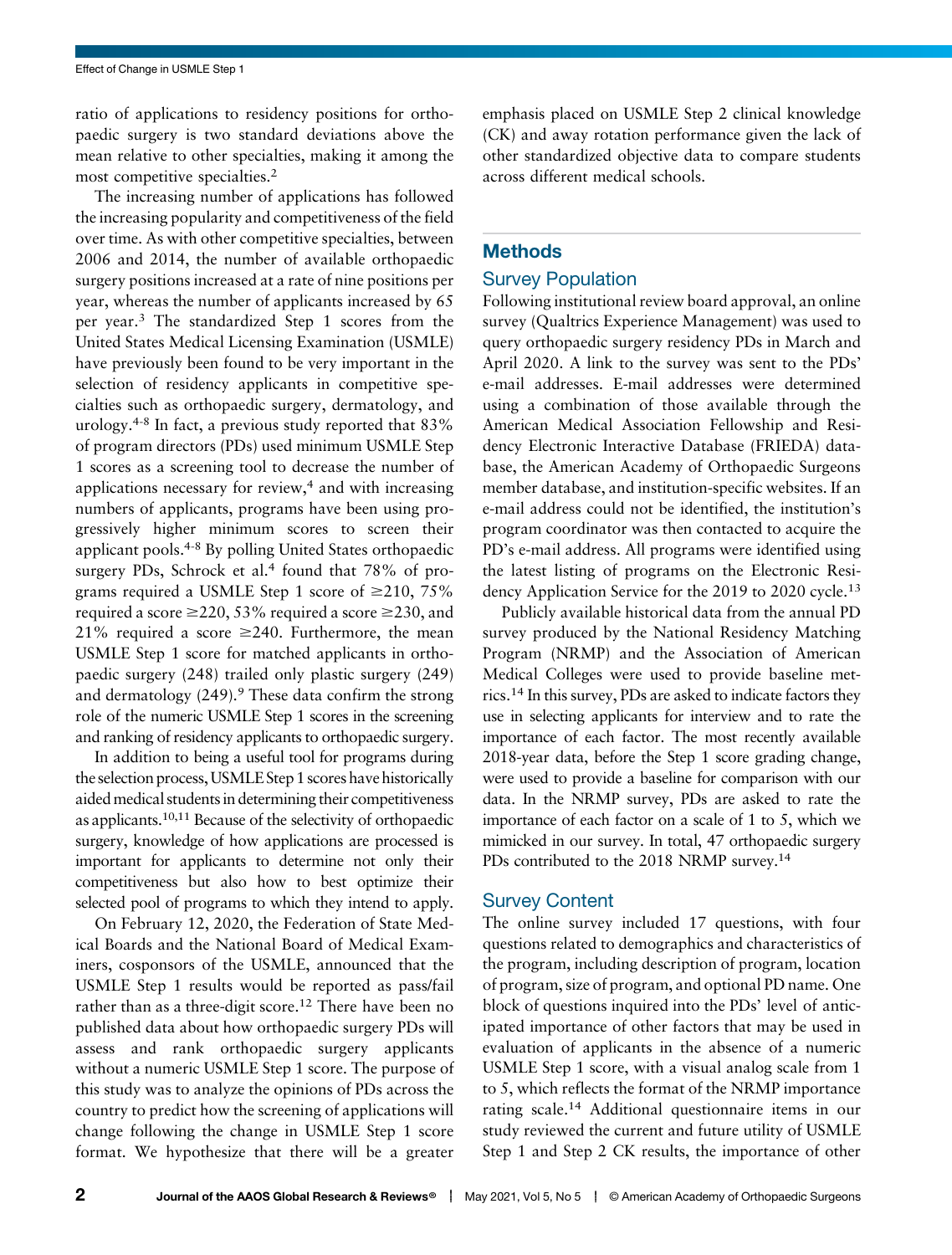Most programs were university based (66.0%), located in the mid-Atlantic location of the United States (22.6%) and had between 4 to 8 postgraduate year-1 positions (64.2%) in 2020. The remaining descriptions of programs are

When asked about the anticipated importance of USMLE Step 1 outcome following conversion to pass/fail reporting, the average score was 2.1. After adjustment, there was a 34.3% decrease in relative importance compared with responses in 2018. In the absence of a numeric USMLE Step 1 score, the five factors receiving the highest scores for anticipated importance in reviewing orthopaedic residency applications were (1) failure in prior attempts in USMLE/Comprehensive Osteopathic Medical Licensing Examination (COMLEX) (4.7) examinations, (2) audition elective/rotation within your department (4.5), (3) personal prior knowledge of the applicant (4.1), (4) USMLE Step 2 CK/COMLEX Level 2 CE Score (4.0), and (5) class ranking/quartile (3.7). Compared with 2018 responses, there was an

further listed in Table 1.

Importance of Specific Factors

application factors, and the effect of the change in USMLE Step 1 score format on applicant well-being (Appendix 1,<http://links.lww.com/JG9/A128>).

Survey responses were all anonymous after removal of PD name if provided and aggregated for analysis. Descriptive statistics were used to characterize demographic data. The previously reported mean importance of the USMLE Step 1 from the 2018 PD survey responses was 4.1, and the average anticipated importance of USMLE Step 1 considering its transition to pass/fail was 3.3.<sup>14</sup> These two points were used as baselines for comparison to mitigate potential bias from visual analog scale utilization.15,16 In this fashion, the differences from the averages were used instead of absolute differences between the two values for our analysis.

### **Results**

#### Study Cohort

In total, 53 of 193 (27.4%) orthopaedic surgery PDs responded to the survey during the study period (Table 1).

Table 1. Demographics of Surveyed Program Resp.

| Category                              | Number (n)       | Percentage (%) |  |  |  |
|---------------------------------------|------------------|----------------|--|--|--|
| Program description                   |                  |                |  |  |  |
| University based                      | 35               | 66.0           |  |  |  |
| Community based                       | 5                | 9.4            |  |  |  |
| Community based/university affiliated | 12               | 22.6           |  |  |  |
| Region                                |                  |                |  |  |  |
| New England                           | 1                | 1.9            |  |  |  |
| Mid-Atlantic                          | 5                | 9.4            |  |  |  |
| East North Central                    | 12               | 22.6           |  |  |  |
| <b>West North Central</b>             | 11               | 20.8           |  |  |  |
| South Atlantic                        | 6                | 11.3           |  |  |  |
| South West                            | 6                | 11.3           |  |  |  |
| East South Central                    | 6                | 11.3           |  |  |  |
| Rocky Mountain region                 | $\pmb{0}$        | 0.0            |  |  |  |
| <b>West Pacific</b>                   | $\overline{4}$   | 7.5            |  |  |  |
| Total PGY-1 positions                 | $\boldsymbol{3}$ | 5.7            |  |  |  |
| 1-3 positions                         |                  |                |  |  |  |
| 4-8 positions                         | 18               | 34.0           |  |  |  |
| $9+$ positions                        | 34               | 64.2           |  |  |  |

PGY = postgraduate year

New England: CT, MA, ME, NH, RI, and VT; Mid-Atlantic: NJ, NY, and PA; East North Central: IL, IN, MI, OH, and WI; West North Central: IA, KS, MN, MO, ND, NE, and SD; South Atlantic: DC, DE, FL, GA, MD, NC, SC, VA, and WV; South West: TX, AZ, OK, and NM; East South Central: AL, KY, MS, TN, AR, LA, and PR; Rocky Mountain Region: MT, ID, WY, UT, CO, and NV; West Pacific: WA, OR, CA, HI, and AK.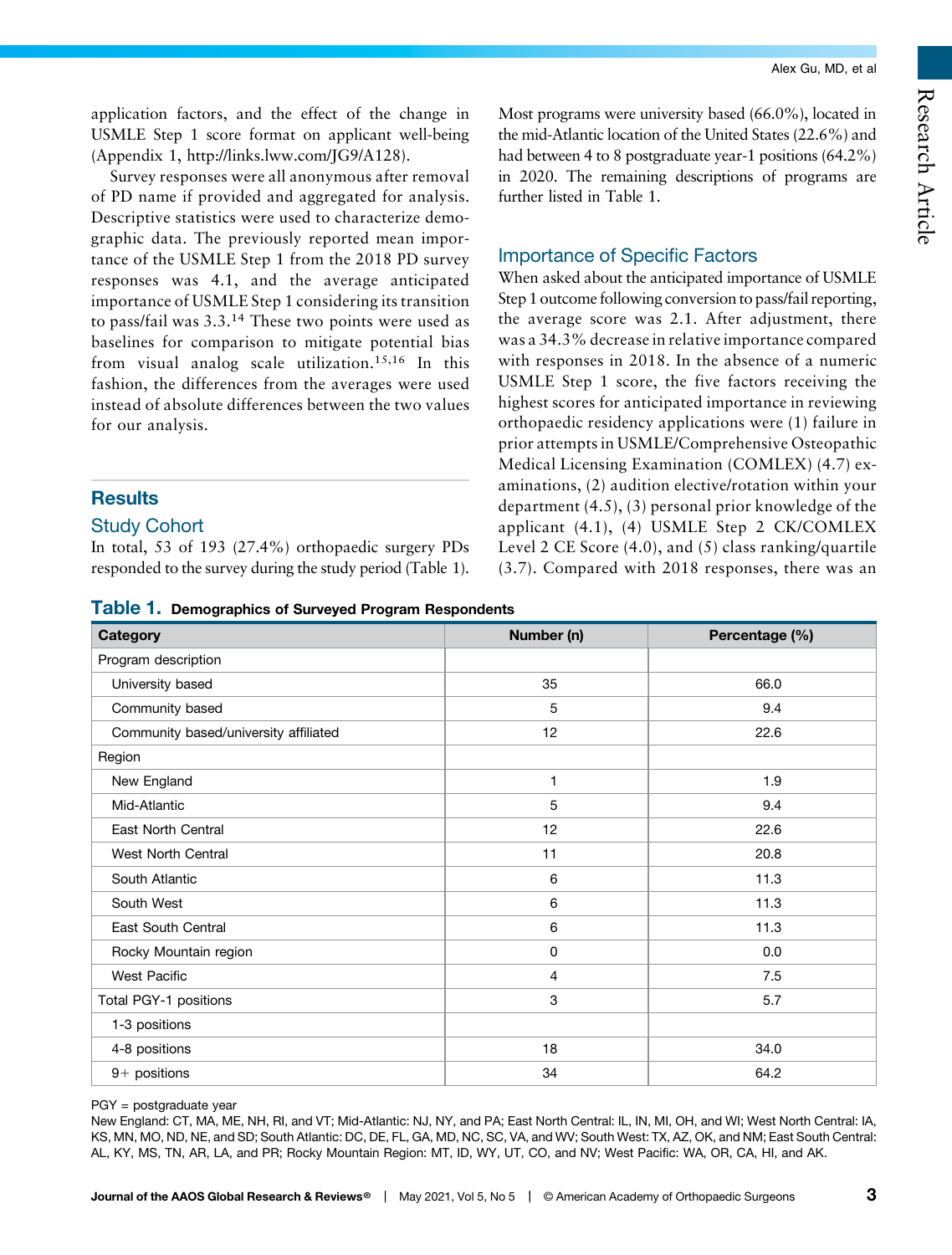### Figure 1



Graph showing anticipated importance of various factors for reviewing orthopaedic surgery residency applicants. USMLE =United States Medical Licensing Examination

increase in relative importance of all five factors (Figures 1 and 2).

#### USMLE Step 1 and Step 2 CK

Among survey responses, 36 of 53 respondents (65.8%) considered USMLE Step 1, in its current, numerically scored format, to be either very or extremely important when selecting applicants for interview (Table 2). In contrast, only six respondents (11.3%) anticipated viewing USMLE Step 1 as very or extremely important after conversion to pass/fail scoring. Currently, 19 of 53 programs (35.8%) require a USMLE Step 2 CK score for

### Figure 2



Graph showing anticipated change of importance of various factors for reviewing orthopaedic surgery residency applicants following grading change. USMLE =United States Medical Licensing Examination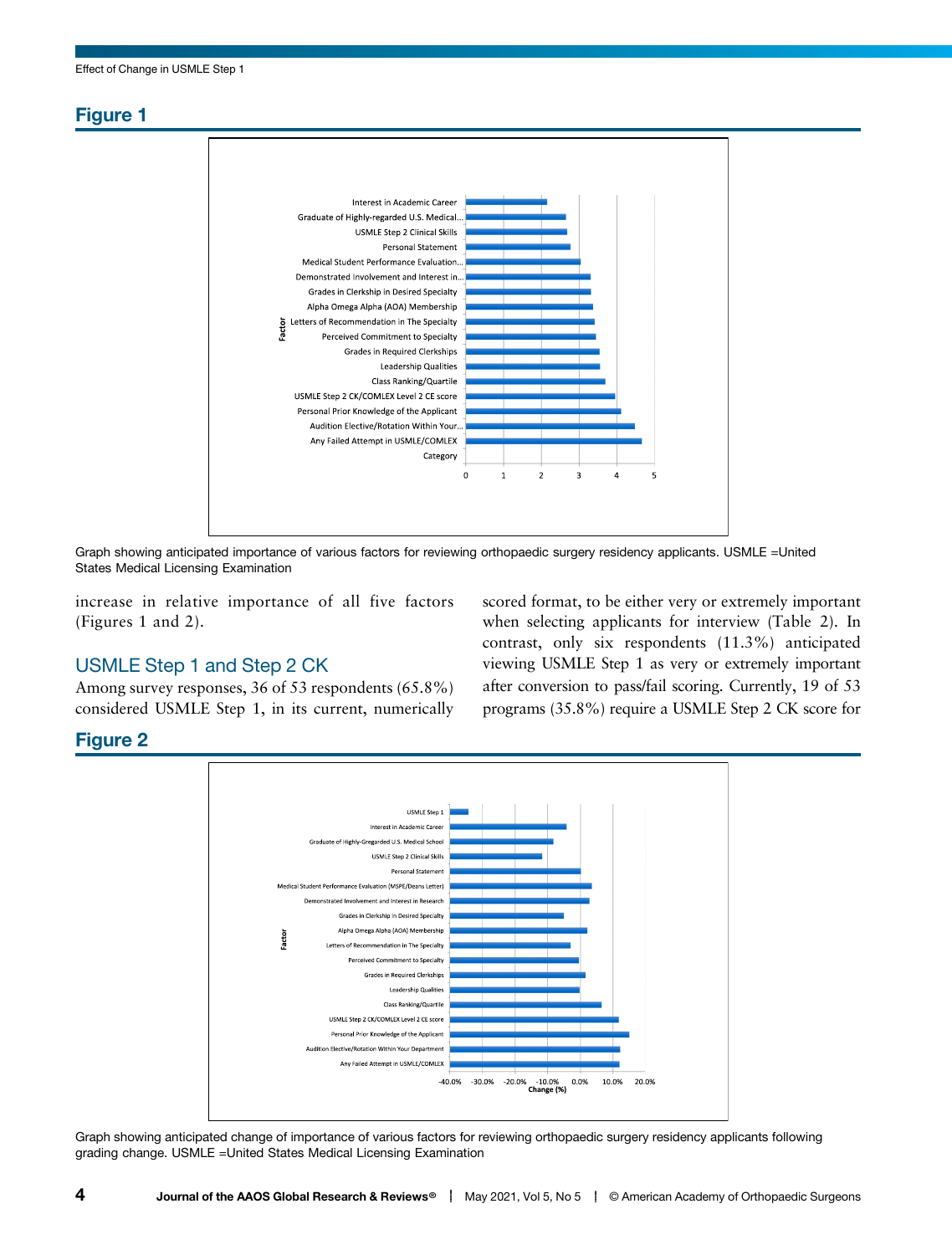Research Article

|                                                                                                          | <b>Not at All</b><br>Important |               | <b>Slightly</b><br>Important |               | <b>Moderately</b><br>Important |      | <b>Very</b><br>Important |               | <b>Extremely</b><br>Important |      |  |
|----------------------------------------------------------------------------------------------------------|--------------------------------|---------------|------------------------------|---------------|--------------------------------|------|--------------------------|---------------|-------------------------------|------|--|
| <b>Question</b>                                                                                          | $\mathbf n$                    | $\frac{0}{0}$ | n                            | $\frac{0}{0}$ | $\mathbf n$                    | $\%$ | $\mathbf n$              | $\frac{0}{0}$ | $\mathsf{n}$                  | $\%$ |  |
| Importance of USMLE Step 1 for<br>selecting interview applicants when<br>listed as a 3-digit score       | 0                              | 0.0           | $\overline{7}$               | 13.2          | 10                             | 18.9 | 20                       | 37.7          | 16                            | 30.2 |  |
| Anticipated importance of USMLE<br>Step 1 for selecting interview<br>applicants when listed as pass/fail | 26                             | 49.1          | 15                           | 28.3          | 6                              | 11.3 | 5                        | 9.4           | 1                             | 1.9  |  |
|                                                                                                          | Yes                            |               | No                           |               |                                |      |                          |               |                               |      |  |
|                                                                                                          | n                              | %             | n                            | %             |                                |      |                          |               |                               |      |  |
| No. of programs currently requiring<br>Step 2 CK for interview                                           | 19                             | 35.8          | 34                           | 64.2          |                                |      |                          |               |                               |      |  |
|                                                                                                          | Definitely<br>Not              |               | Probably<br>Not              |               | Might or<br>Might Not          |      | Probably<br>Yes          |               | Definitely Yes                |      |  |
|                                                                                                          | n                              | %             | n.                           | %             | n                              | %    | n                        | %             | n                             | %    |  |
| Anticipated potential for requiring Step<br>2 CK for interview                                           | 0                              | 0.0           | 3                            | 5.7           | 7                              | 13.2 | 12                       | 22.6          | 31                            | 58.5 |  |

#### Table 2. Questions Regarding USMLE Step 1 and Step 2 CK

CK = clinical knowledge, USMLE = United States Medical Licensing Examination

|                                                                                                              | <b>Definitely Not</b> |               | <b>Probably Not</b> |               | Might or might<br>not |               | <b>Probably Yes</b> |               | <b>Definitely Yes</b> |               |
|--------------------------------------------------------------------------------------------------------------|-----------------------|---------------|---------------------|---------------|-----------------------|---------------|---------------------|---------------|-----------------------|---------------|
| <b>Question</b>                                                                                              | $\mathbf n$           | $\frac{0}{0}$ | $\mathbf n$         | $\frac{0}{0}$ | $\mathbf n$           | $\frac{0}{0}$ | n                   | $\frac{0}{0}$ | n                     | $\frac{0}{0}$ |
| Ability to recruit competitive applicants                                                                    | 7                     | 13.2          | 13                  | 24.5          | 20                    | 37.7          | 3                   | 5.7           | 10                    | 18.9          |
| Improve diversity of applicants                                                                              | 10                    | 18.9          | 25                  | 47.2          | 14                    | 26.4          | 4                   | 7.5           | 0                     | 0.0           |
| Decreased likelihood of applicants from<br>lower-ranked school being selected for<br>interviews              | 5                     | 9.4           | 15                  | 28.3          | 13                    | 24.5          | 10                  | 18.9          | 10                    | 18.9          |
| Decreased likelihood of applicants from<br>international graduate schools being<br>selected for an interview | 14                    | 26.4          | 6                   | 11.3          | 6                     | 11.3          | 13                  | 24.5          | 14                    | 26.4          |
| Decreased likelihood of applicants from<br>lower socioeconomic status being<br>selected for interviews       | 14                    | 26.4          | 21                  | 39.6          | 14                    | 26.4          | 4                   | 7.5           | $\Omega$              | 0.0           |
| Improve mental health or wellness in<br>medical school                                                       | 8                     | 15.1          | 17                  | 32.1          | 18                    | 34.0          | 10                  | 18.9          | $\Omega$              | 0.0           |
| Do you support this decision to make<br>USMLE Step 1 pass/fail                                               | 33                    | 62.3          | $\overline{7}$      | 13.2          | 7                     | 13.2          | 3                   | 5.7           | 3                     | 5.7           |

#### Table 3. Effect of USMLE Step 1 Score Reporting on Application Process

USMLE = United States Medical Licensing Examination

interview consideration (Table 2). Following the scoring change, 43 PDs (81.1%) anticipate that they will require USMLE Step 2 CK for interview consideration (Table 2).

## Effect on Applicants

When asked whether the score change would affect their ability to recruit competitive applicants, most PDs responded neutrally (Table 3). However, most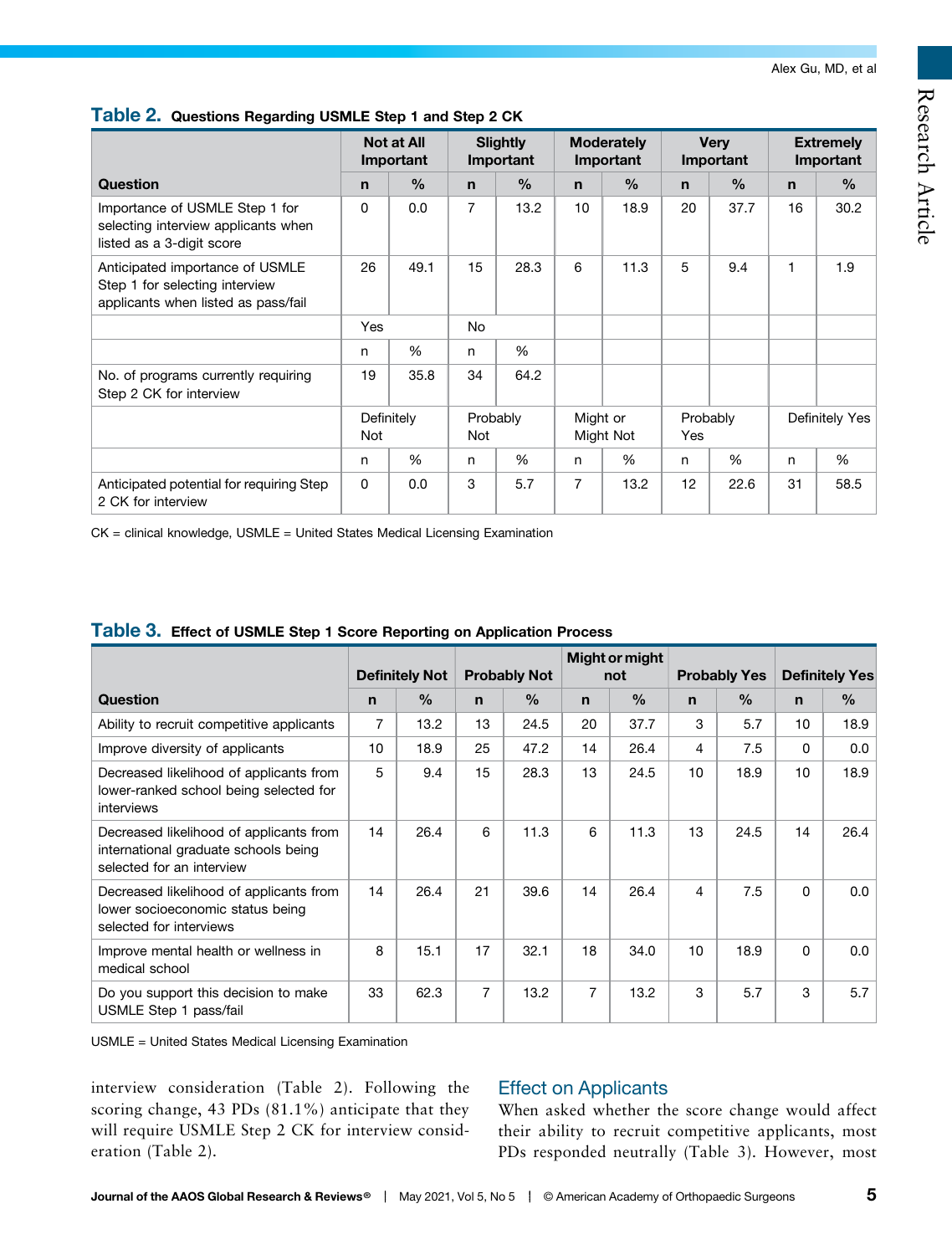#### Figure 3





PDs responded negatively when asked whether the score change would improve diversity among their incoming resident class, with 18.9% responding "Definitely Not" and 47.2% responding "Probably Not." When asked whether the USMLE Step 1 scoring change would decrease the likelihood of applicants from lower-ranked medical schools being selected for an interview, 37.7% of PDs responded either "Probably Yes" or "Definitely Yes" (Table 3). Most surveyed PDs did not think that changes in USMLE Step 1 score reporting would negatively affect lower socioeconomic classes or international applicants (Table 3).

#### Mental Health and Support

When asked whether the change in USMLE Step 1 scoring would improve mental health or wellness among medical students, most surveyed PDs stated either probably not (17/53; 32.1%) or might or might not (18/53; 33.9%; Table 3). When asked whether they supported the decision to change USMLE Step 1 grading to pass/fail, 40 orthopaedic surgery PDs (75.5%) said that they definitely did not or probably did not support this decision (Table 3).

#### Additional Considerations

When asked whether orthopaedic surgery as a field considered USMLE Step 1 examinations differently than other fields, most respondents said yes (78%; Figure 3). Among those who said yes, most said that the examination was important as a screening tool primarily because there are too many applicants (Figure 3). When asked whether they anticipated any additional requirements other than USMLE Step 2 CK, most (60%) said "no." Among the remaining who said "yes," additional suggestions included adding a supplemental essay or additional examinations (Figure 3).

#### **Discussion**

Our data demonstrate that the implementation of a pass/fail scoring system will substantially affect and alter the orthopaedic surgery resident selection process. With the proposed change to pass/fail, the USMLE Step 1 score decreases in relevance. Instead, audition rotations, USMLE Step 2 CK, and prior knowledge of the applicant will likely be considered the most important factors in evaluating candidates for an orthopaedic surgery residency interview invitation.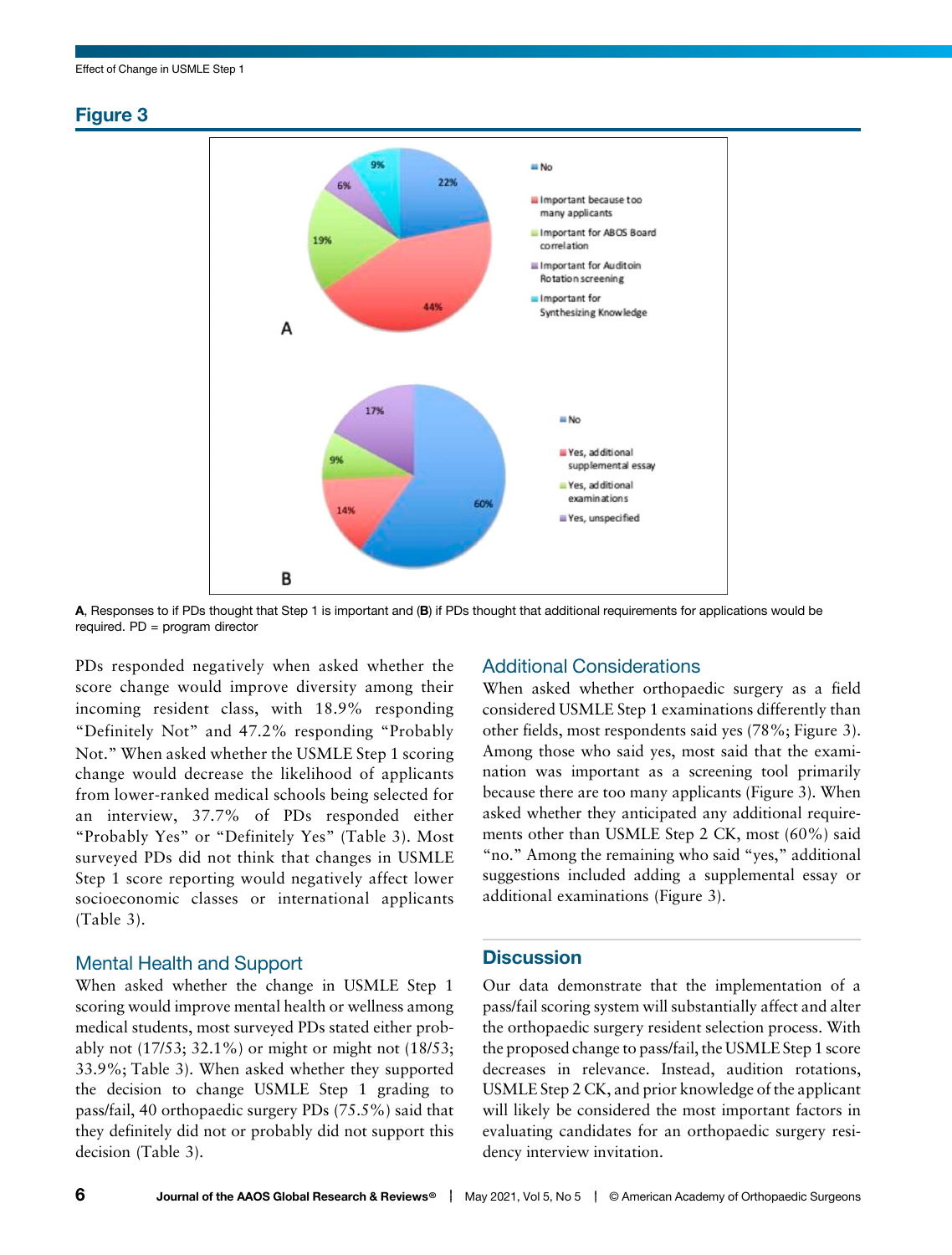With the transition of the USMLE Step 1 examination to a pass/fail model, applicants should clearly understand factors in their application that residency programs will be most closely evaluating. Before this announcement by the Federation of State Medical Board and NBME, Chen et al.<sup>2</sup> reviewed characteristics of those applicants who successfully matched into orthopaedic surgery residency. Among these factors, USMLE Step 1 scores, research productivity, and Alpha Omega Alpha (AOA) membership were the strongest predictors of interview yield, with AOA membership having the greatest influence. This study also showed trends suggesting that the USMLE Step 1 score was used primarily as a screening tool. Applicants with a USMLE Step 1 score  $\geq$ 240 were 10% more likely to receive an interview offer than applicants with a USMLE Step 1 score  $<$  240 (P  $<$ 0.05). However, no significant difference was found between applicants with a score of 240 to 250 compared with those with scores of 250 to 260 or  $>260$ . Class rank was also significantly associated with higher interview yield, with applicants in the top third of the class receiving 8% more interviews than those in the middle and bottom third.<sup>2</sup> Schrock et al.<sup>3</sup> retrospectively reviewed match statistics from 2006 to 2014, finding that USMLE Step 1 scores ( $P < 0.001$ ), USMLE Step 2 CK scores ( $P < 0.01$ ), mean number of research products ( $P = 0.035$ ), and AOA membership  $(P < 0.001)$  were all significant predictors of a successful match. This study also found that a higher proportion of successful applicants attended a top-40, NIH-funded medical school ( $P < 0.001$ ).<sup>3</sup> Overall, USMLE Step 1 scores, in addition to USMLE Step 2 scores, AOA membership, and research involvement appear to be critical factors in the interview selection process.

Our study found that PDs will place an increased emphasis on Step 2 CK scores in the absence of a standardized USMLE Step 1 score. Historically, the USMLE Step 2 CK examination was taken during the last year of medical education and played a variable and often minor role in the orthopaedic surgery residency application process.4 The present study found that 81.1% of PDs will require USMLE Step 2 CK scores following the change in USMLE Step 1 scoring, versus the 11.3% of PDs who required USMLE Step 2 CK when the USMLE Step 1 examination was numerically scored. Notably, a high score on the USMLE Step 2 examination could previously be used by students to offset a poor score on the USMLE Step 1 examination. With USMLE Step 2 CK now acting as the lone standardized measure to compare applicants, performance on the examination

may not only be more closely scrutinized, but there would be no subsequent USMLE examination for the applicant to demonstrate improvement in the case of poor performance on USMLE Step 2 CK.

As the term implies, "standardized testing" is intended to provide an objective standard with which students from a variety of different institutions and backgrounds can be evaluated in a consistent manner. The USMLE Step 1 examination provided a means by which students with varying levels of institutional resources could have an equal or near-equal opportunity to demonstrate their comprehension of medical facts and their ability and desire to prepare for these tests. Our study demonstrated a desire on the part of orthopaedic surgery PDs to continue to have a form of standardized evaluation, with a shift to using USMLE Step 2 CK scores following conversion of USMLE Step 1 scoring to pass/fail. More subjective criteria, such as subinternship/audition rotations and personal knowledge of applications, will also receive greater weight, potentially creating regional barriers. The longer term consequences of any reduction in heterogeneity of the applicant pool will need to be reassessed over time.

Prior work by O'Donnell et al.<sup>17</sup> found that while rotating at a program increased an applicant's odds of matching there by a factor of 1.5, no correlation was found between the total number of external (visiting) orthopaedic rotations performed and the likelihood of matching. In that study, 84% of PDs report that audition rotations at outside institutions were viewed as neither positive nor negative factors. Following the change in USMLE Step 1 score reporting, our study found a 12% increase in the importance of audition rotations and a 15% increase in the importance of personal prior knowledge of the applicant. With the change in Step 1 result format, 40% of PDs also stated that they would be less likely to offer an interview to an applicant hailing from a lower-ranked medical school. Applicants will almost certainly feel the need to apply to more programs or partake in more audition rotations, both of which can place a significant financial burden on students who are often already in substantial debt from student loans.<sup>18</sup> Both candidates and programs should carefully consider the economic and emotional strain of planning for and completing multiple subinternships. Although the switch to a pass/fail grade for USMLE Step 1 may have been precipitated in part by the desire to improve the well-being of medical students, further studies are needed to determine whether the unintended consequences of this switch may, in fact, be more detrimental to the overall well-being of medical students.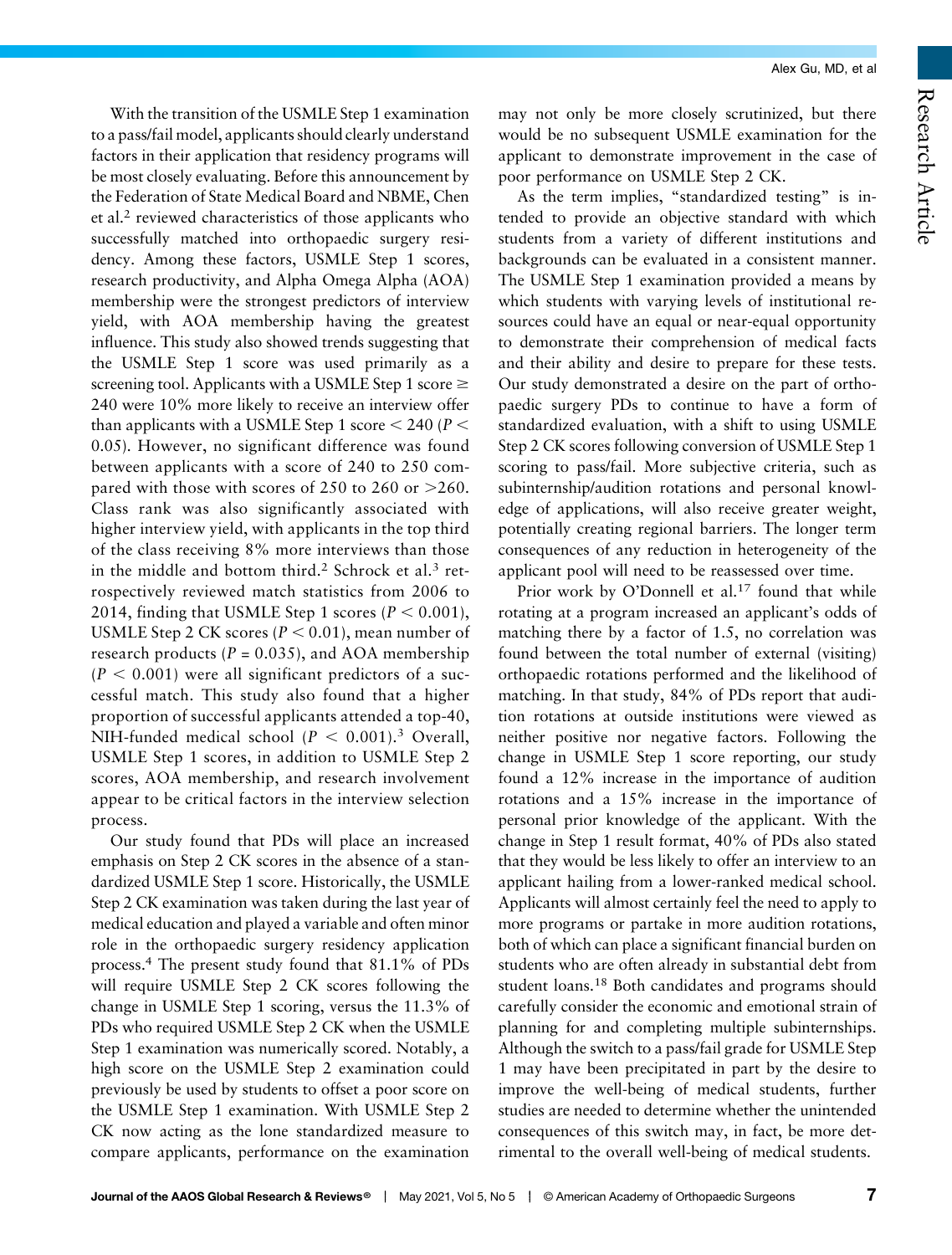Although the present study did not find that PDs expected any different treatment of applicants from lower socioeconomic statuses, the application process is costly for candidates. The average medical student graduates with nearly \$200,000 debt.<sup>19</sup> This burden is increased substantially by residency interviews, with the average applicant spending approximately \$7000 on the interview process and 72% of applicants having to borrow money to pay for these expenses.<sup>2</sup> Camp et al.<sup>18</sup> prospectively evaluated the cost of the application process, finding the average cost of the application itself to be as great as \$5000 and the average cost of interviewing to be as great as \$20,000. As previously mentioned, medical students may choose to complete more audition rotations with the elimination of numeric USMLE Step 1 scoring, driving up the cost of their medical education due to housing and travel. These additional expenses may have a detrimental effect on the application process and competitiveness in the orthopaedic surgery application process for students with lower socioeconomic means.

The present study does have limitations. First, it should be noted that the results of our survey are based merely on the predictions by PDs and that none of these factors have been correlated with actual match results. In addition, the survey response rate was 27% and thus reflects a minority of the nation's PD population, thus reducing the external validity of this analysis. Despite this limited representation, the response rate is nearly identical to recent, similarly designed studies in other specialties, $20$  and similar to the 2018 NRMP Match data response rate  $(47/179 = 26\%)$ .<sup>14</sup> Another source of potential bias could be the demographic distribution of the survey respondents. Although the 2018 NRMP Match data do not disclose demographic data associated with its respondents, the current study's results paralleled the national distribution of programs. Most respondents were from university-based programs  $(66.0\%)$ , similar to the national rate of  $52.8\%$ <sup>21</sup> In addition, our rate of community-based programs (9.4%) and community-based/university affiliated programs (22.6%) mirror the nationwide distribution of 12.7% and 30.5%, respectively.<sup>21</sup> Although the geographic classification does not match the national spread, it is unlikely that geography affected the importance of the USMLE Step 1 score in evaluating applicants. Finally, as many of the goals of transitioning the USMLE Step 1 to pass/fail scoring are applicant centric, it would be of great interest to survey orthopaedic surgery–inclined medical students as to their own impressions of the effect of this change on the competitiveness of their application. One of the fundamental aims for converting USMLE Step 1 scoring to pass/fail was to reduce emotional anxiety related to test taking. Future studies examining medical students' emotions and perceptions regarding these changes are necessary to fully evaluate the effect of this change on their overall well-being.

#### **Conclusion**

Most orthopaedic surgery PDs think that the change in score reporting for the USMLE Step 1 will result in additional requirements and changes in how programs select applicants. Furthermore, most surveyed orthopaedic surgery PDs did not think that this change will benefit the mental well-being of orthopaedic surgery candidates and ultimately did not support the decision to change USMLE Step 1 to pass/fail.

#### **References**

1. American Association of Medical Colleges: ERAS Statistics— Orthopaedic Surgery. [https://www.aamc.org/system/files/2020-01/R-](https://www.aamc.org/system/files/2020-01/R-Orthopaedic%20Surgery%20(260)PROG.pdf)[Orthopaedic Surgery %28260%29PROG.pdf](https://www.aamc.org/system/files/2020-01/R-Orthopaedic%20Surgery%20(260)PROG.pdf). Accessed April 3, 2020.

2. Chen AF, Secrist ES, Scannell BP, Patt JC: Matching in orthopaedic surgery. J Am Acad Orthop Surg 2020;28:135-144.

3. Schrock JB, Kraeutler MJ, Dayton MR, McCarty EC: A comparison of matched and unmatched orthopaedic surgery residency applicants from 2006 to 2014: Data from the national resident matching program. J Bone Joint Surg Am 2017;99:e1.

4. Schrock JB, Kraeutler MJ, Dayton MR, McCarty EC: A crosssectional analysis of minimum USMLE step 1 and 2 criteria used by orthopaedic surgery residency programs in screening residency applications. J Am Acad Orthop Surg 2017;25:464-468.

5. Raman T, Alrabaa RG, Sood A, Maloof P, Benevenia J, Berberian W: Does residency selection criteria predict performance in orthopaedic surgery residency? Clin Orthop Relat Res 2016;474:908-914.

6. Weissbart SJ, Stock JA, Wein AJ: Program directors' criteria for selection into urology residency. Urology 2015;85:731-736.

7. Orr JD, Hoffmann JD, Arrington ED, Gerlinger TL, Devine JG, Belmont PJJ: Army orthopaedic surgery residency program directors' selection criteria. J Surg Orthop Adv 2015;24:120-124..

#### 8. Isaq NA, Bowers S, Chen ST: Taking a "step" toward diversity in dermatology: De-emphasizing USMLE Step 1 scores in residency applications. Int J Women's Dermatology 2020;6:209-210.

9. Aiyer A, Sankar V, Summers S, et al.: Unifying the orthopaedic surgery residency application process under a single accreditation system: A primer. J Am Acad Orthop Surg 2020;28:263-267.

10. Brandenburg S, Kruzick T, Lin CT, Robinson A, Adams LJ: Residency selection criteria: What medical students perceive as important. Med Educ Online 2005;10:4383.

11. Go PH, Klaassen Z, Chamberlain RS: Residency selection: Do the perceptions of US programme directors and applicants match? Med Educ 2012;46:491-500.

12. United States Medical Licensing Examination. Change to pass/fail score reporting for Step 1.<https://www.usmle.org/incus/#decision>. Accessed March 17, 2020.